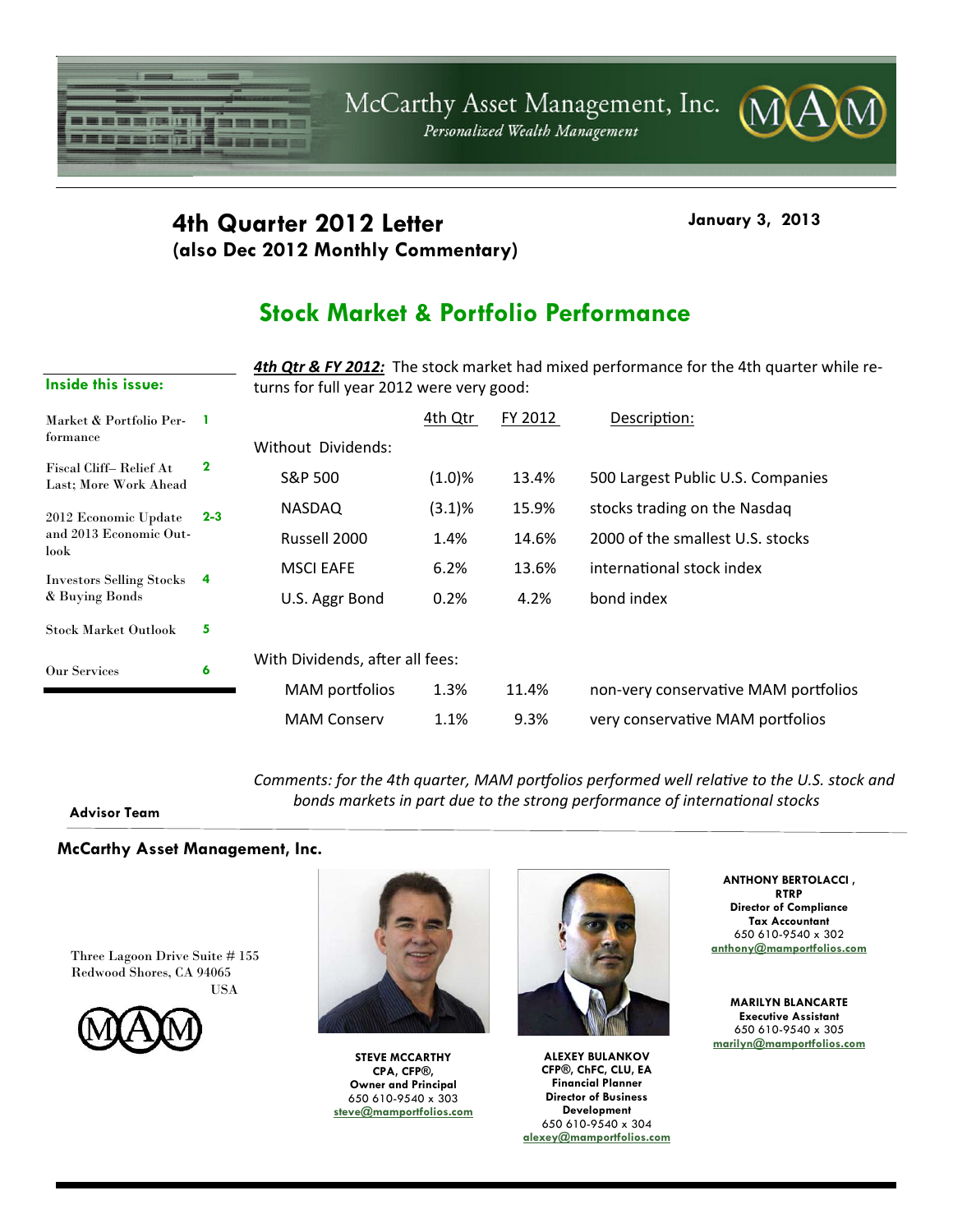## **Fiscal Cliff– Relief At Last But Much More Work Ahead**

**Relief At Last:** Congress reached a last‐minute deal on January 1st to reduce the impact of the fiscal cliff. The new tax Act blocks most of the impending tax increases and postponed for two months the spending cuts. The Act represents the largest tax increase in two decades and was passed over opposition from conservative Republicans in the House who objected that it contained no long‐term spending cuts of any significance while raising taxes on upper‐income Americans.

Here are the major provisions of the Bill (which are effective for tax year 2013 unless stated otherwise):

- Payroll taxes to increase: For 2011 & 2012, employees received a 2% reduction in payroll taxes. For 2013, payroll tax rates will revert to their pre-2011 levels, which should generate approximately \$100 billion in additional tax revenue.
- **Tax Rates to Increase for Upper Income:** For most individuals, the legislation permanently extends the lower federal income tax rates that have existed for the last decade (i.e. the "Bush tax cuts"). The top federal income tax rate, however, will increase to 39.6% beginning in 2013 for individuals with income that exceeds \$400,000 for single taxpayers and \$450,000 for married couples filing joint tax returns.
- **Qualified Dividends & Capital Gains**: The maximum rate for qualified dividends and long‐term capital gains will increase to 20% for individuals taxed at the new 39.6% bracket while for all other taxpayers the maximum rate remains at 15%.
- **AlternaƟve Minimum Tax (AMT) Relief Now Permanent**: A permanent AMT patch, adjusted for inflaƟon, will be made retro‐ active to 2012.
- **Itemized Deduction & Personal Exemption Phase-Out will be reinstated for single taxpayers with AGI over \$250,000 and mar**ried taxpayers with income over \$300,000.
- **Estate Tax:** The Act makes permanent the \$5 million exemption (indexed for inflation) for the estate tax (effectively \$10 million for married couples). Taxable estates above this level will be subject to a 40% estate tax (up from 35%).
- There are a series of smaller tax provisions, some of which were I listed in the attachment I emailed with the December Monthly Commentary. Please let us know if you would like another copy of it.

Much More Work Ahead: Much work remains to be done, though, to address longer-term debt and deficit issues which will un*doubtedly entail further budget clashes between the Democrats and Republicans:*

- Automatic Spending Cuts: The Act postpones for two months the automatic spending cuts that were scheduled to begin.
- **The Debt Ceiling** was not part of the deal, which is important because it will likely need to be raised in February or possibly in March. Republicans may be looking to that debate as an opportunity to move entitlement reform forward and address concerns about the automatic spending cuts.

## **2012 Economic Update**

**3rd Quarter 2012 GDP:** The final estimate of third quarter GDP was revised sharply higher to 3.1%, up from an initial estimate of 2.0% and up from the second quarter rate of 1.3%. Stronger trade, increased consumer demand for dura‐ ble goods (i.e. autos) and health care services, as well as a rebound in government and defense spending also contribut‐ ed to the higher growth.

**2012 Employment:** November's employment report came in far better than expected, with job growth of 146,000. Overall, the job market has been relatively stable over the last 12 months, adding an average of 161,000 new jobs per month. At that rate, it will still take about another two years to gain back all of the private–sector jobs lost in the recession. The unemployment rate fell to 7.7% from 7.9% in October.



Last Modified: Thursday, December 20, 2012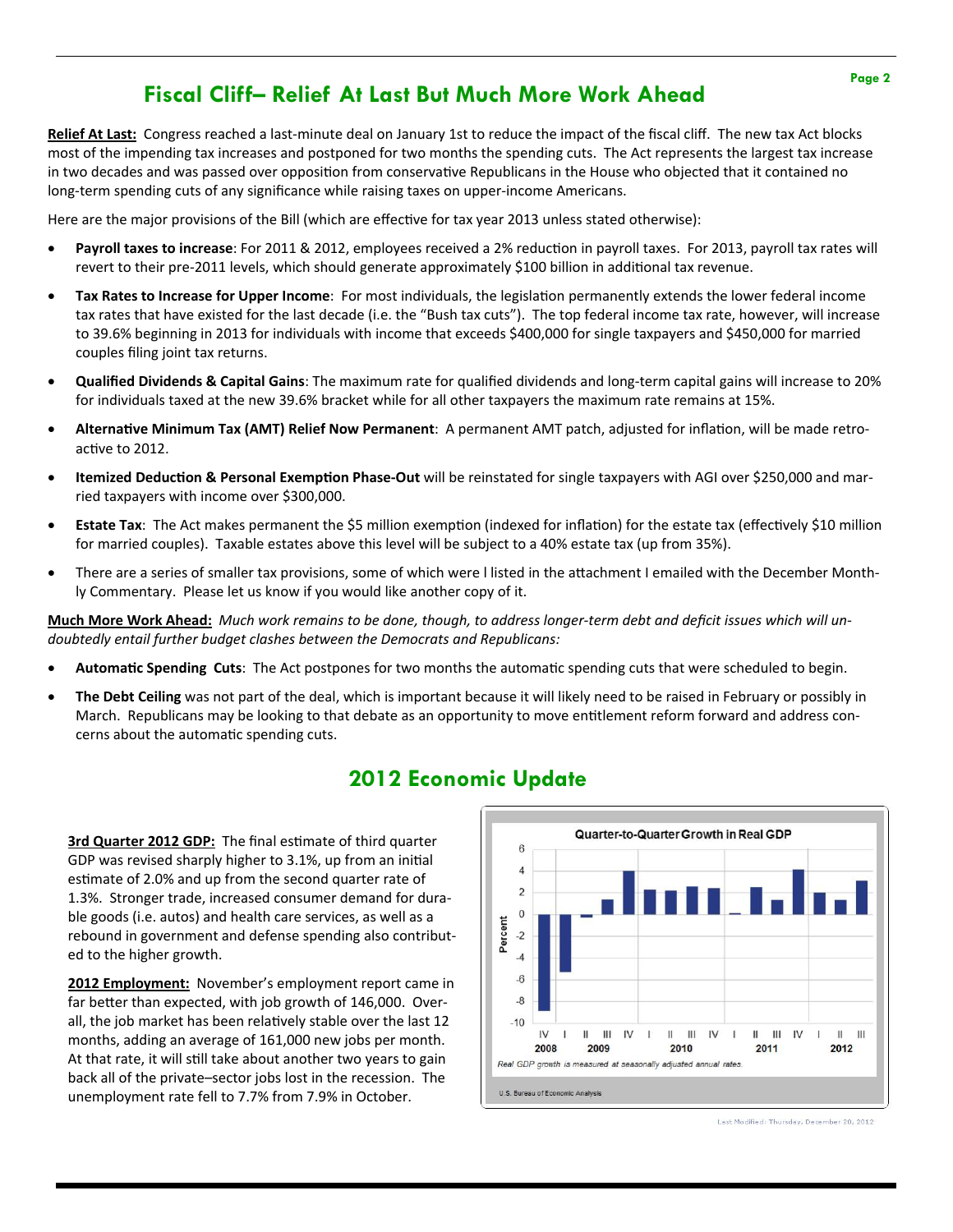### **2012 Economic Update (Continued)**

**2012 Housing:** One of the biggest surprises of 2012 has been the turnaround in the housing market. After several false starts in recent years, a recovery that began in the spring strengthened throughout the summer and fall. Nationally, home prices are on track to notch their first yearly gain since 2006, with an estimated increase of 4% to 5% from 2011. A rising real estate market is important as new home construction is traditionally a large contributor to an economy recovering from a recession. Furthermore, since home equity is such a significant proportion of many Americans' net worth, rising real estate values leads to the "wealth effect" which boosts consumer spending.

The 2013 outlook for housing is positive. November's Builder Sentiment, which tends to be a good predictor of future housing starts and new home sales, is now at its best level since May 2006 and marks the seventh consecutive month of improvement. Significantly, home inventories fell 1.1% in October to 2.14 million units, their lowest since 2006 (and less than 50% of the peak reached in July of 2007).

### **2013 Economic Outlook**

The U.S. economy, while certainly not booming, is expected to continue to move forward in 2013. Current estimates are for GDP growth of 2.0% to 2.5% for 2013. Despite the fiscal cliff agreement, the U.S. will experience some degree of fiscal tightening from tax increases and spending cuts. This tightening is essential for the long-term fiscal stability of the U.S. As a result there will be at least some drag on economic growth in 2013. Assuming most other pieces of the fiscal cliff are mitigated or delayed, the following are positive factors that should more than offset negative impact of the fiscal cliff and keep the economy growing:

- Housing: The most positive factor is the rebound in the housing market. Housing starts surged to an annual rate of 872,000 in 2012, the highest since the financial crisis. And that's expected to rise to 900,000 in 2013. Historically, housing has ac‐ counted for 5% of GDP. Today it's half that as only 300,000 construction jobs have been added since the markets bottom in
	- January of 2011 compared to 2.2 million construction jobs lost during the housing bust and recession. More of those construction jobs are expected to return in 2013.
- *Jobs Are Coming Back:* While hiring is far from robust, the unemployment rate has been steadily declining and job growth has been averaging over 150,000 per month for the last 18 months. The U.S. has now replaced more than half of the jobs lost during the recession. While businesses are in good shape to hire again, many are waiting for more certainty relative to the fiscal cliff.

#### **Home Sales and Housing Starts**



- *Consumer Debt is Shrinking:* The balance sheets of American families has improved since the recession ended. Consumers have been paying down their installment debt, and that, combined with low borrowing rates for mortgages and autos, has eased payment burdens significantly.
- *Booming Oil & Gas Production:* As I discussed at length in the Third Quarter 2012 MAM Letter, the U.S. is experiencing a long-term boom in energy production that could be a "game changer" for the U.S. Over the next 10 to 20 years the U.S. has the potential of reaching energy independence, millions of energy-related jobs could be created, and U.S. exports could experience a surge due to very low natural gas prices that would give U.S. manufacturers an edge over foreign competitors.
- *Federal Reserve is Very Accommodating:* The Federal Reserve continues to do everything in its power to foster economic growth. Most recently, the Fed replaced the expiring "Operation Twist" with additional monthly purchases of \$45 billion long-term Treasury securities and \$40 billion of mortgage-backed securities. In addition, the Fed announced that it doesn't expect to start raising interest rates as long as inflation stays below 2.5% and the unemployment rate above 6.5%.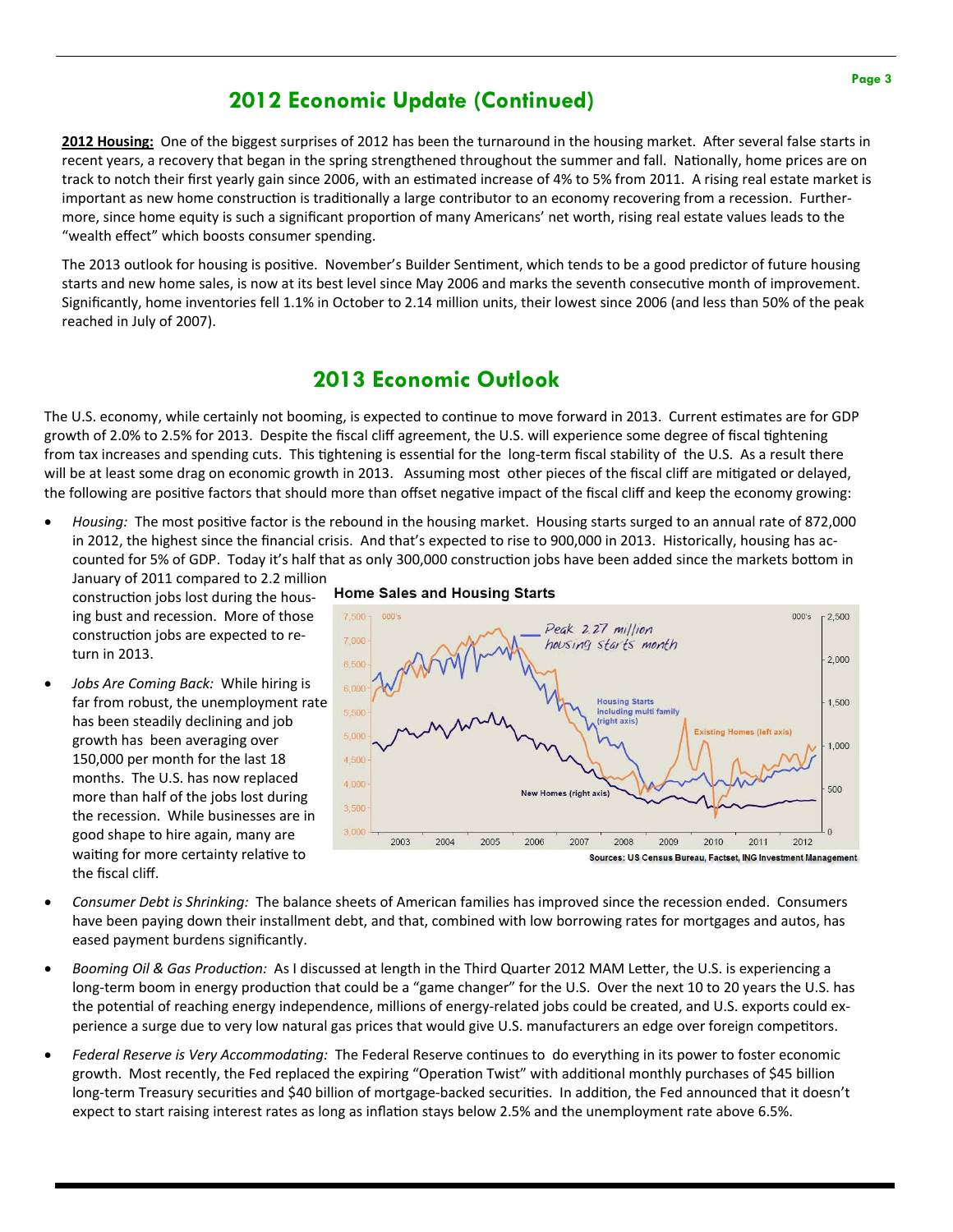### **Bad Market Timing: Investors Have Been Selling Stocks & Buying Bonds**

**Dismal Performance of Individual Investors:** Each year, the research firm DALBAR publishes their *Quantitative Analysis of Investor Behavior* (QAIB) and the results have consistently shown that individual investors are their own worst enemies. The QAIB examines the real returns earned by investors in equity mutual funds, bond mutual funds, and asset allocation mutual funds:

- Over the past twenty years, the average equity mutual fund investor has under‐performed the S&P 500 Index by an annualized 4.3% per year. The S&P 500 returned an average of 7.81% for the 20‐year period through 2011, while the average equity fund investor generated only a 3.49% annual return.
- Investors in bond funds have done even worse. Compared to the Barclays Aggregate Bond Index which has a trailing 20‐year annualized return of 6.5% per year, the average investor in a bond fund gained an annualized return of only 0.94% per year over this same period (or an underperformance of 5.56% per year).

The majority of individual investors' underperformance can be blamed on bad timing decisions. As I have written about before, investors invariably get out of the market after a decline and jump back in after a rally. In other words, they buy high and sell low as their emotions cloud their investment-making decisions. A successful strategy is to observe what most investors are doing, and do the opposite! So what did investors do in 2012?:

**Investors Sell EquiƟes and Buy Bonds:** Con‐ sistently throughout 2012 individual inves‐ tors sold equity mutual funds and bought bond funds. I believe this happened because many investors are still fearful of stocks, having experienced two sharp downturns (in 2000‐2002 and 2008). Furthermore, over the last 15 years bonds outperformed stocks while experiencing much lower volatility. Because of this superior performance, bonds "feel" like a better investment than stocks. While historically stocks have outperformed bonds, it is easy to see why bonds have been the better investment since 1999. Back in 1999, at the peak of the dotcom boom, stocks were extremely overvalued with the price-earnings ratio for the S&P 500 stocks at 30 (compared to "15" historically). Mean‐ while since 1999, bonds have benefited from a dramatic drop in interest rates.



Sources: ICI, J.P. Morgan Asset Management. Data are as of 12/19/12.

What is important is which will be the better investment for the foreseeable future? Unlike 1999, stocks are now reasonably valued with the S&P 500 trading at a price-earnings ratio of "14" while bonds provide little value with interest rates near record lows. Despite this, many investors have been irrationally selling stocks and buying bonds. Through November of 2012, investors have pulled nearly \$115 billion out of actively managed U.S. stock funds (surpassing the record \$108 billion that flowed out of them during all of 2008). Meanwhile, flows into bond funds is estimated to exceed \$350 billion for 2012.

**Historical Flows Into Stock & Bond Funds:** The chart above shows the difference between flows into stock & bond funds since 1990. Investors poured money into stock funds throughout most of the 1990s, with the peak occurring in 1999-2000 just as the stock market reached extreme valuations. Since 2007, though, investors have consistently and dramatically shifted out of stock and into bonds (and missed the 100%+ rebound in stock prices since the March, 2009 low). My feeling is they are again exhibiting very poor market timing that will result in future DALBAR QAIB reports showing that stock and bond investors continue to underperform the stock and bond indexes.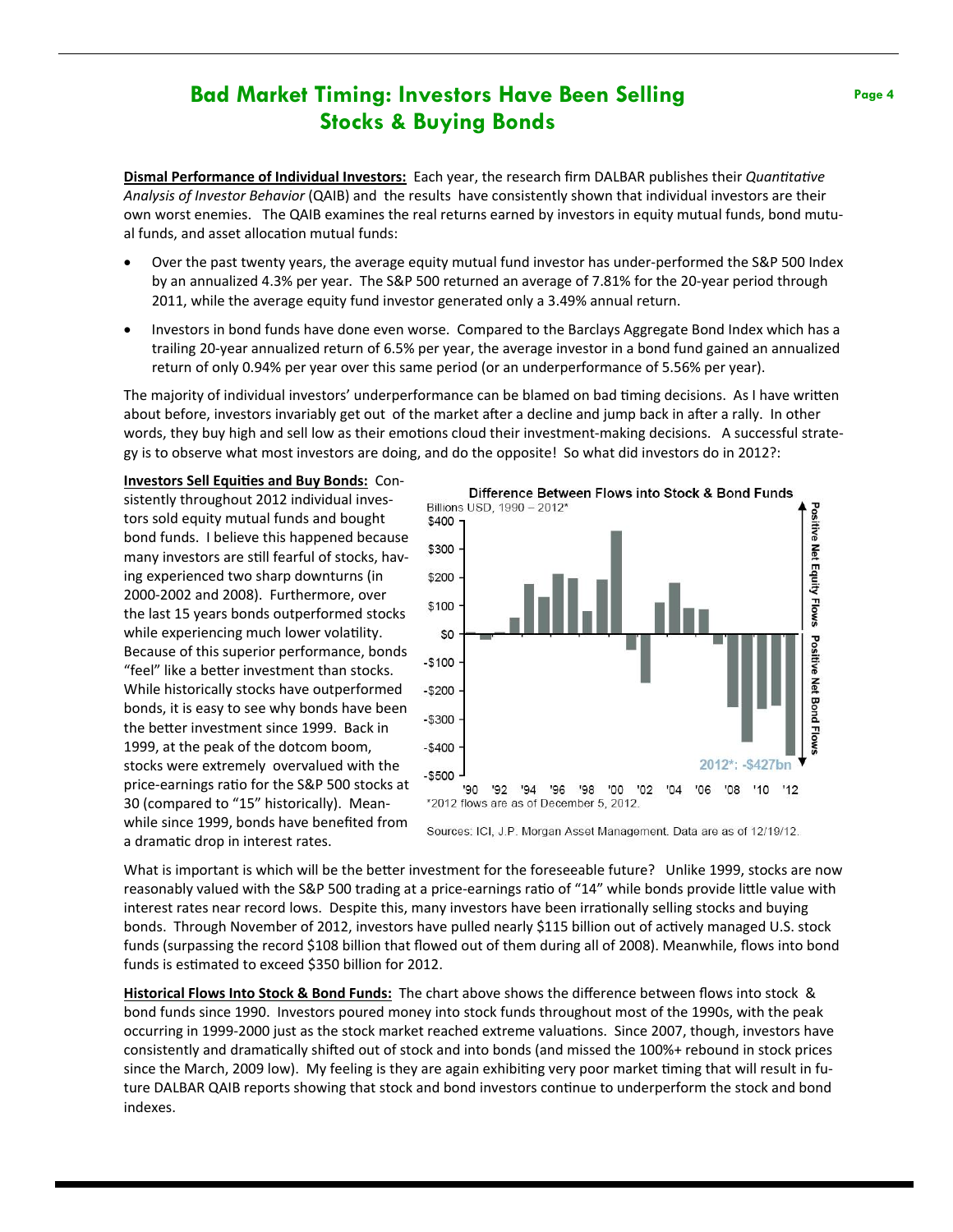### **2013 Stock Market Outlook**

**Cautiously Optimistic:** If you were told one year ago that the U.S. economy in 2012 was going to be sluggish, investors would remain fearful of stocks, Europe would enter a minor recession, and the U.S. fiscal cliff would re-

main unresolved at year‐end, you probably would have thought that 2012 would have been a tough year for the stock market. There is truth to the adage that the "market likes to climb a wall of worry" as while there was plenty to worry about during 2012, stocks performed well. Little has changed in regards to these worries as we start 2013. The stock market, though, is reasonably val‐ ued relative to earnings and investors remain skeptical. While we are cautious and maintain significant downside protection in portfolios, I see these reasons for optimism:

**Where Else Invest?**: While many investors' sentiment toward stocks remains relatively negative, this skepticism gives me optimism. Investors should slowly begin to recognize that stocks could continue to move higher while the meager returns on cash investments and the historically low yields on many



fixed income investments become more unattractive (particularly relative to dividend-paying stocks). With the massive amount of cash on the sidelines, a gradual improvement in sentiment could contribute to another strong run in stock prices. According to a recent article written by Liz Ann Sonders, Chief Investment Strategist at Charles Schwab, the amount of cash on the sidelines (relative to at–risk funds) is at the highest level since World War II. Sonders is bullish because of this risk aversion as this excess cash could fuel demand for stocks as the economy strengthens.

- **Continued Slow Economic Growth:** Given the partial resolution to the fiscal cliff, the U.S. economy is expected to grow slowly in 2013 due to the rebound in housing and a host of other factors (see page 3). A "Goldilocks Economy" ("not
	- too hot and not too cold") historically has corporate Earnings Per Share vs. S&P 500 Prices provided a good environment for stocks. This is in contrast to a booming economy, are on track to reach \$105 by the end of 2012. which typically is a challenging environment as the Federal Reserve raises inter‐ est rates to keep inflation from getting out‐of‐hand.
- **Corporate Earnings:** As can be seen in the chart to the right, At just over \$100, earnings per share for the S&P 500 com‐ panies are now double what they were at the peak of the market in 2000 (when investors were selling bonds and buying stocks!). Analysts project that earnings will continue to grow in 2013 to an estimated \$105 per share.



Since 1999 the market's price return is negative, but earnings have grown 250% - from \$39 to \$97 in 2011 - and

**Sources: Factset, ING Investment Management** 

**Positive Impact of Dividends:** Historically, dividends have accounted for a significant percentage of the return from investing in stocks. Whether or not the tax rate on dividends increases due to the expiration of the Bush tax cuts, I expect dividends to account for a rising portion of returns. Through mid-December, 287 firms in the S&P 500 either lifted or initiated payouts. While the dividend yield for the S&P 500 is currently just over 2%, the percentage of corporate income paid out in dividends is just 28%, leaving plenty of room for growth. For full year 2012, it is estimated that S&P 500 companies paid out regular cash dividends of \$281 billion, which is 17% higher than 2011 and 13% above the previous record in 2008. Dividend-paying stocks has been a major theme in MAM portfolios for the last few years. In addition to Vanguard Dividend Appreciation (VIG) and Matthews Asia Dividend (MAPIX), which have been in portfolios for two to three years, Schwab U.S. Dividend Equity was recently added to most portfolios.

Sincerely,